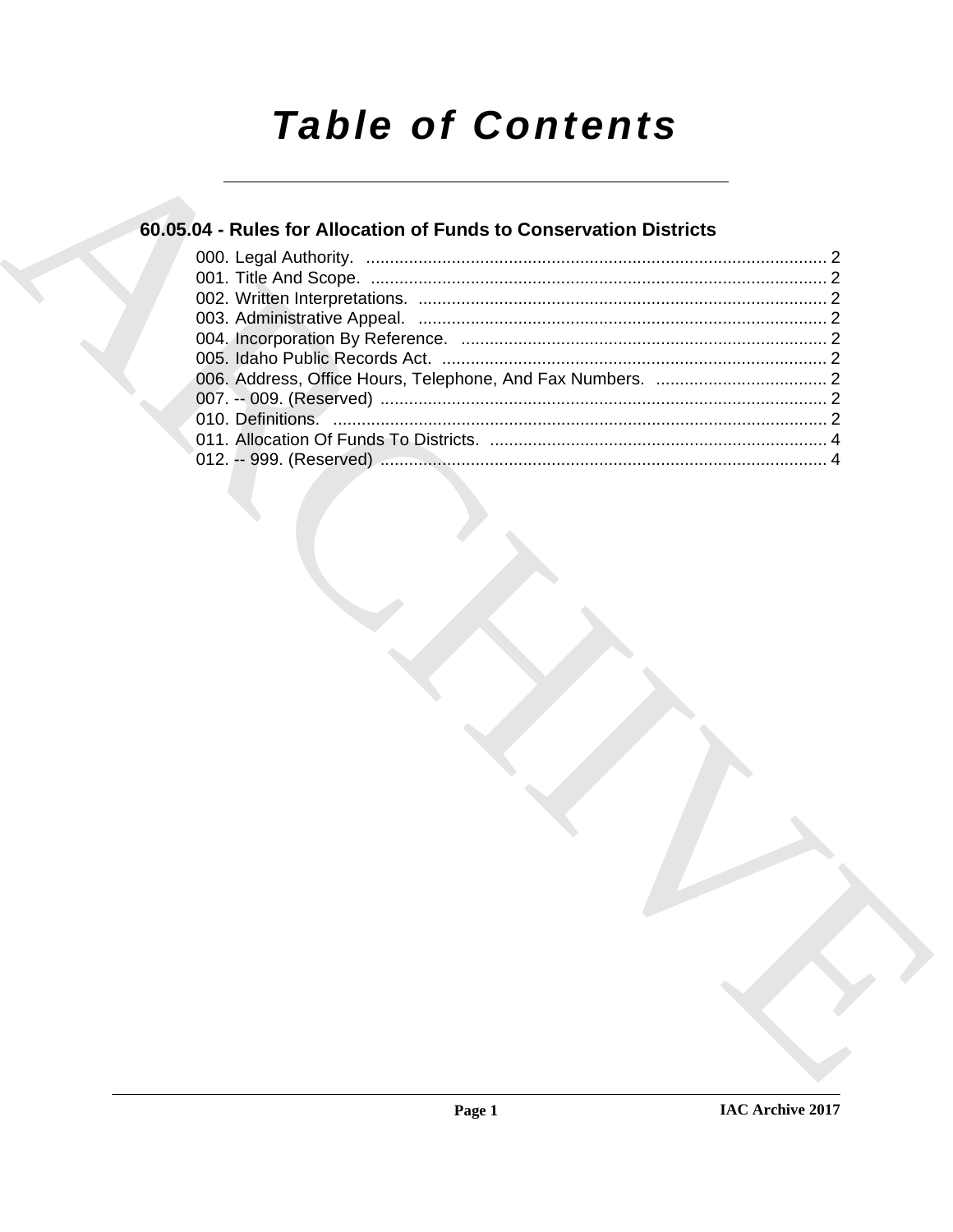#### **IDAPA 60 TITLE 05 CHAPTER 04**

#### <span id="page-1-0"></span>**60.05.04 - RULES FOR ALLOCATION OF FUNDS TO CONSERVATION DISTRICTS**

#### <span id="page-1-1"></span>**000. LEGAL AUTHORITY.**

This chapter is adopted by the Idaho State Soil and Water Conservation Commission under the legal authority of Sections 22-2718 and 22-2727, Idaho Code. (3-29-12)

#### <span id="page-1-2"></span>**001. TITLE AND SCOPE.**

**01. Title**. These rules shall be known and cited as IDAPA 60.05.04, "Rules for Allocation of Funds to tation Districts." (3-29-12) Conservation Districts."

**60.05.04 - RULES FOR ALLOCATION OF FUNDS TO CONSER[V](http://www.swc.idaho.gov/)ATION DISTRICTS<br>
(0).** LEGAL ALTIFORTEY, take Cons. Said Said Water Conservation Contrainsion under the large landesty of<br>
Venture THTL ANS SCOPE.<br>
(6). THIL ANS SCOPE.<br> **02. Scope**. These rules establish the procedures to be followed by the Commission and the conservation districts in the implementation of Section 22-2727, Idaho Code, providing for the allocation of state funds appropriated for distribution to conservation districts. (3-29-12)

#### <span id="page-1-3"></span>**002. WRITTEN INTERPRETATIONS.**

There are no written interpretations of these rules. (3-29-12)

#### <span id="page-1-4"></span>**003. ADMINISTRATIVE APPEAL.**

| There is no provision for administrative appeals before the Commission under this chapter. Persons may be entitled to |             |
|-----------------------------------------------------------------------------------------------------------------------|-------------|
| appeal final agency actions authorized under this chapter pursuant to Section 67-5270, Idaho Code.                    | $(3-29-12)$ |

#### <span id="page-1-5"></span>**004. INCORPORATION BY REFERENCE.**

| There are no documents that have been incorporated by reference into this rule. | $(3-29-12)$                      |  |
|---------------------------------------------------------------------------------|----------------------------------|--|
| 005                                                                             | <b>IDAHO PUBLIC RECORDS ACT.</b> |  |

<span id="page-1-6"></span>These rules are public records available for inspection and copying at the department. (3-29-12)

#### <span id="page-1-7"></span>**006. ADDRESS, OFFICE HOURS, TELEPHONE, AND FAX NUMBERS.**

**01.** Physical Address. The central office of the Idaho State Soil and Water Conservation Commission, tate Street, Room 145, Boise, Idaho, 83702. 650 W State Street, Room 145, Boise, Idaho, 83702.

**02. Office Hours**. Office hours are 8 a.m. to 5 p.m., Mountain Time, Monday through Friday, except designated by the state of Idaho. (3-29-12) holidays designated by the state of Idaho.

**03. Telephone Number**. The telephone number of the Idaho State Soil and Water Conservation Commission at the central office is (208) 332-1790. (3-29-12)

**04. Fax Number**. The fax number of the Idaho State Soil and Water Conservation Commission at the firce is (208) 332-1799. (3-29-12) central office is (208) 332-1799.

<span id="page-1-10"></span>**05. Website**. The Commission's website address is http://www.swc.idaho.gov/. (3-29-12)

#### <span id="page-1-8"></span>**007. -- 009. (RESERVED)**

#### <span id="page-1-9"></span>**010. DEFINITIONS.**

For the purpose of the rules contained in this chapter, the following definitions apply: (3-29-12)

**01. Base Funding**. Funds appropriated to the Commission to be allocated equally to the various soil conservation districts in a sum not to exceed eight thousand five hundred dollars (\$8,500) per district per year. (3-29-12)

<span id="page-1-12"></span><span id="page-1-11"></span>**02. Board of Supervisors**. Governing body of a district as provided in Section 22-2717(25), Idaho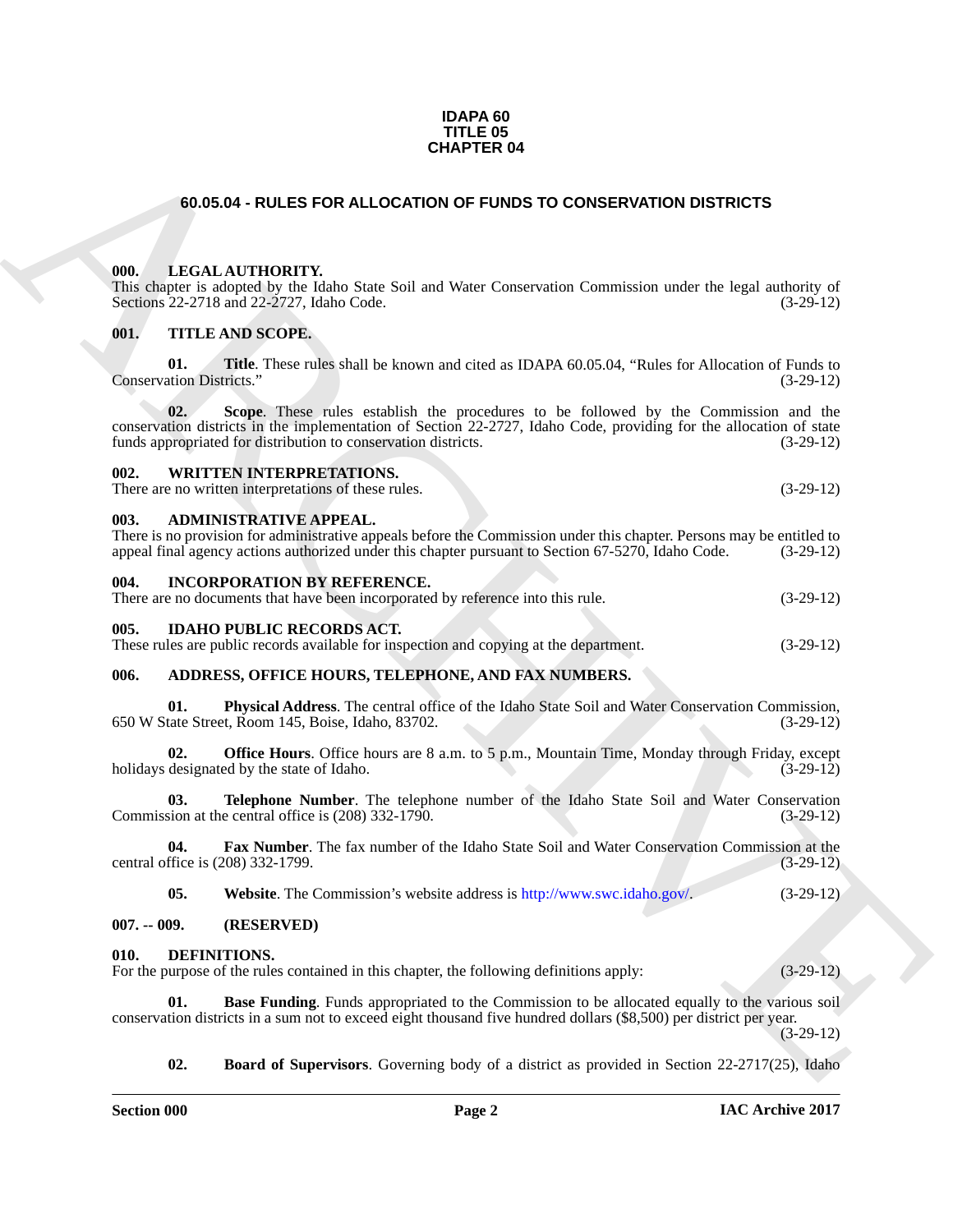#### <span id="page-2-1"></span><span id="page-2-0"></span>*IDAHO ADMINISTRATIVE CODE IDAPA 60.05.04 - Allocation of Idaho State Soil & Water Conservation Commission Funds to Conservation Districts*

Motio State Solid Weiser Conservation Commission Franchi to Conservation (3-28-13)<br>
(3. Certify To confirm formula status, account or promote.<br>
(4. 20-12)<br>
(4. Certify To confirm formula status, account or promote.<br>
(4. 2 Code. (3-29-12) **03. Certify**. To confirm formally as true, accurate, or genuine. (3-29-12) **04. Commission**. The Idaho State Soil and Water Conservation Commission as defined in Section 22- 2718, Idaho Code. (3-29-12) **05. Conservation District or District**. A soil (and water) conservation district as defined in Section 22-2717, Idaho Code. (3-29-12) **06. Financial and Match Report**. Documentation certified by the Board of Supervisors that: (3-29-12) **a.** Itemizes local funds and services received by a district during the previous fiscal year; and

<span id="page-2-3"></span><span id="page-2-2"></span>(3-29-12)

<span id="page-2-5"></span><span id="page-2-4"></span>**b.** Describes how state base and match funds were utilized during the previous fiscal year.  $(3-29-12)$ 

**07. Fiscal Year**. As set forth in Section 67-2201, Idaho Code, the fiscal year will begin on July 1 and close on June 30 of the following year.

**08. Five (5) Year Plan**. The plan prepared by each district as defined in Section 025 of IDAPA 60.05.02, "Rules of the Antidegradation Plan for Agriculture for the Idaho Soil Conservation Commission and Soil Conservation Districts."

**09. Funding Criteria**. Criteria considered by the Commission to determine the amount of base and match funding to be allocated to the conservation districts. Criteria may include district budgets, district budget requests, district programs and work plans, and district work load analysis. The following documents may be required on an annual basis in order to consistently apply the criteria to all districts: (3-29-12)

<span id="page-2-7"></span><span id="page-2-6"></span>

| а. | Five $(5)$ year plans;           | $(3-29-12)$ |
|----|----------------------------------|-------------|
|    | Financial and match reports; and | $(3-29-12)$ |
| c. | Performance reports.             | $(3-29-12)$ |

**10. Local Funds**. Monies received in the previous fiscal year from local units of government and organizations for the general purposes of a conservation district. Funds received for special projects, used as required match for specific grants or projects, or on a fee-for-service basis will not be used to calculate match funding.

 $(3-29-12)$ 

<span id="page-2-8"></span>**11. Local Services**. Non-cash contributions received in the previous fiscal year from local units of government and organizations for the general purposes of a conservation district. Services received for special projects, used as required match for specific grants or projects, or on a fee-for-service basis will not be used to calculate match funding. (3-29-12) calculate match funding.

<span id="page-2-9"></span>**12. Local Units of Government**. Any general or special purpose political subdivision of the state which has the power to levy taxes and/or appropriate and spend funds. (3-29-12)

<span id="page-2-10"></span>13. Match Funding. Funds appropriated to the Commission for distribution to conservation districts in excess of base funding not to exceed twice the amount of local funds and services received by each district in the previous fiscal year. (3-29-12)

<span id="page-2-11"></span>**14. Maximum Allocation**. The total of base funding and match funding allocated to any one (1) conservation district shall not exceed fifty eight thousand and five hundred dollars (\$58,500) in a fiscal year.

(3-29-12)

**Section 010 Page 3**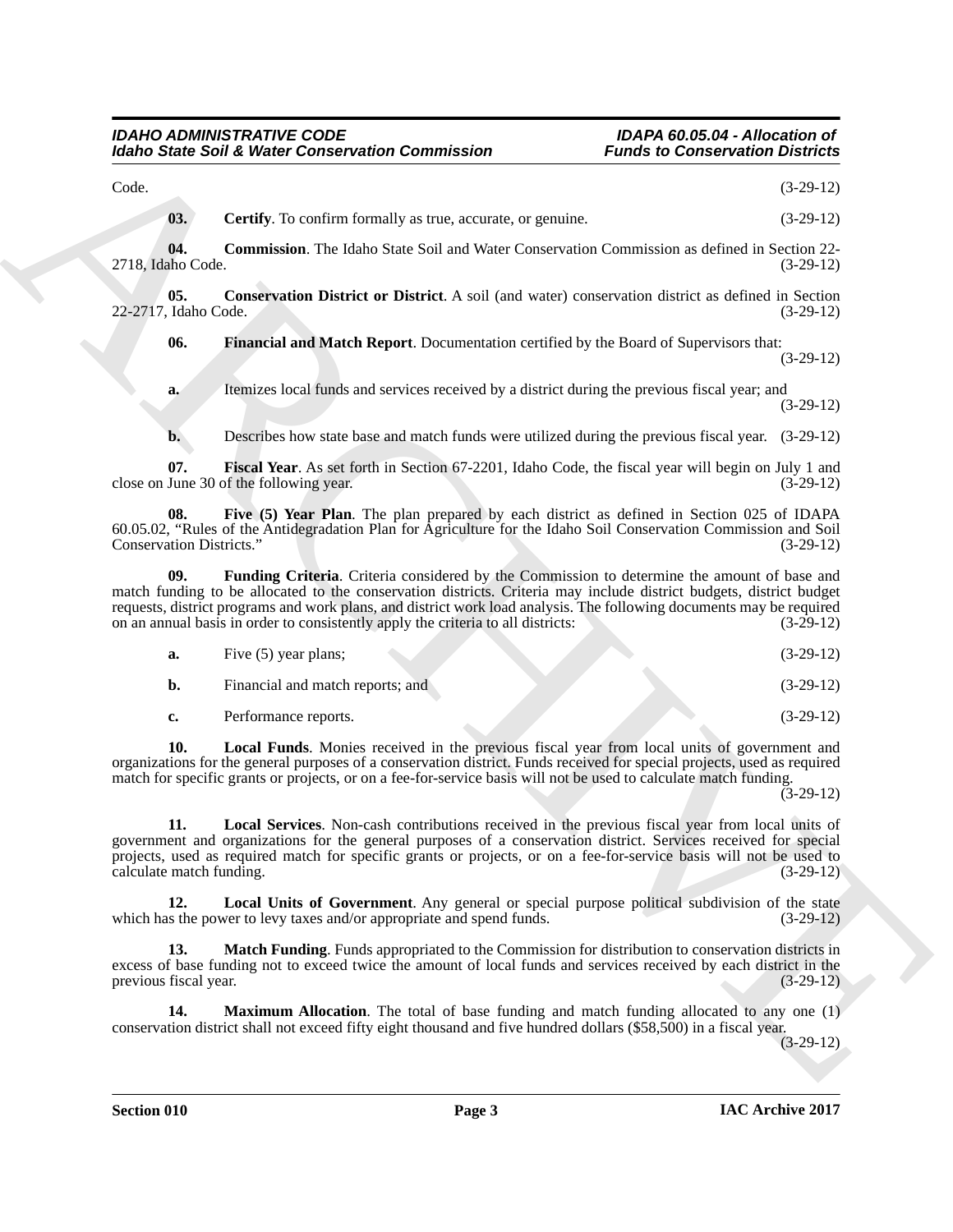#### *IDAHO ADMINISTRATIVE CODE IDAPA 60.05.04 - Allocation of Idaho State Soil & Water Conservation Commission*

<span id="page-3-7"></span>**15. Organizations**. A group of two (2) or more persons structured and managed to pursue a collective continuing basis. goal on a continuing basis.

<span id="page-3-8"></span>**16. Performance Report**. Documentation summarizing conservation activities, projects, and programs nted by a conservation district during the previous fiscal year. (3-29-12) implemented by a conservation district during the previous fiscal year.

#### <span id="page-3-2"></span><span id="page-3-0"></span>**011. ALLOCATION OF FUNDS TO DISTRICTS.**

<span id="page-3-4"></span><span id="page-3-3"></span>**01. Base Funding**. The Commission shall determine the dollar amount to allocate equally to conservation districts on an annual basis. As soon as practicable after the start of the fiscal year, the Commission shall immediately distribute base funding to the districts that submitted the required documents during the previous fiscal  $\mu$  year.  $(3-29-12)$ 

More Said Wave Conservation Commission<br>
grad to Wave Conservation Commission<br>
grad to Wave Conservation Account of the properties of the state of the state of the state of the state of the state of the state of the state **02. Match Funding**. Following determination of base funding, the Commission shall review and approve the additional amount of state appropriations available for proportional allocation to each district in match funding. The amount of match funding allocated will be based upon local funds and services received in the previous fiscal year by each conservation district for the general purposes of the district. Funds received for special projects, used as required match for specific grants or projects, or on a fee-for-service basis will not be used to calculate match funding. Once the required documents for match funding are submitted and determined to be complete, the Commission shall distribute match funding to each district as soon as practicable. (3-29-12)

<span id="page-3-5"></span>**03. Required Documents**. The Commission may require submission of certain documents prior to allocation of base and match funding to districts. These documents may include five (5) year plans, financial and match reports, and performance reports. (3-29-12) match reports, and performance reports.

**a.** The Board of Supervisors shall certify in writing that the district has examined all documentation d and that the statements and representations in the documents are true and accurate.  $(3-29-12)$ submitted and that the statements and representations in the documents are true and accurate.

<span id="page-3-6"></span>**b.** The district shall submit any required documents by a date established by the Commission.

(3-29-12)

**04. State Budget Requests**. The Commission shall conduct a public hearing to consider the needs of the conservation districts on or before June 15th of each year, giving twenty (20) days' written notice of the hearing to each conservation district and to all other persons requesting notice of the hearing. The Commission shall hear and consider testimony at the hearing and all information submitted by the districts prior to submission of the annual budget request to the legislature and governor based upon the criteria of Subsection 010.09 of this rule. (3-29-12)

#### <span id="page-3-1"></span>**012. -- 999. (RESERVED)**